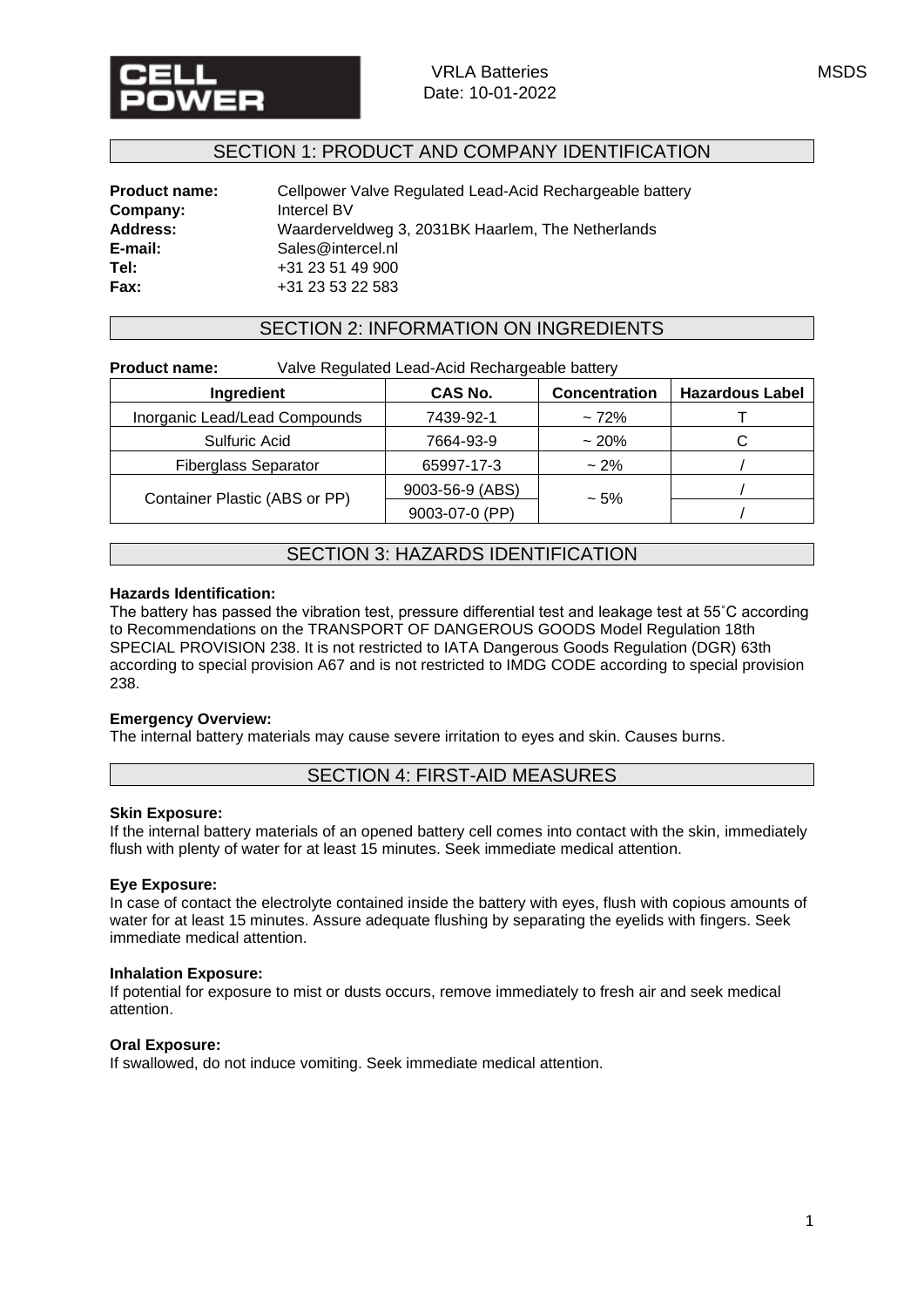# SECTION 5: FIRE FIGHTING MEASURES

### **Extinguishing Media:**

Suitable: Dry chemical, Sandy soil, Carbon dioxide or appropriate foam.

#### **Firefighting:**

Protective Equipment: Wear self-contained breathing apparatus and protective clothing to prevent contact with skin and eyes.

#### **Specific hazards:**

Emit toxic fumes under fire conditions.

## SECTION 6: ACCIDENTAL RELEASE MEASURES

If batteries show signs of leaking, avoid skin or eyes contact with the material leaking form the battery. Use chemical resistant rubber gloves and non-flammable absorbent materials for clean-up. Mix with inert material (e.g. dry sand, vermiculite) and transfer to sealed container for disposal.

## SECTION 7: HANDLING AND STORAGE

#### **Handling:**

Keep away from ignition sources, heat and flame. Such batteries must be packed in inner packages in such a manner as to effectively prevent short circuits and to prevent movement which could lead to short circuits. Avoid mechanical or electrical abuse and overcharge. More than a momentary short circuit will generally reduce the battery service life. Avoid reversing battery polarity within the battery assembly. In case of a battery unintentionally be crushed, acid resistant gloves must be used to handle all battery components. Avoid contact with eyes, skin. Avoid inhalation. No smoking at working site. Materials to Avoid: Strong oxidant, Combustible materials and Corrosives.

#### **Storage:**

Store in a cool; well-ventilated area. Keep away from ignition sources, heat and flame. Such batteries must be packed in inner packages in such a manner as to effectively prevent short circuits and to prevent movement which could lead to short circuits. Materials to Avoid: Strong oxidant, Combustible materials and Corrosives.

## SECTION 8: EXPOSURE CONTROL/PPE

#### **Engineering Controls:**

Use ventilation equipment if available. Safety shower and eye bath.

#### **Personal Protective Equipment:**

| <b>Respiratory:</b> | Wear government approved air-purifying respirator if needed. |
|---------------------|--------------------------------------------------------------|
| Eve:                | Chemical safety glasses.                                     |
| Clothing:           | Wear appropriate protective clothing.                        |
| Hand:               | Wear acids resistant gloves.                                 |

#### **Other Protect:**

No smoking, drinking and eating at working site. Wash thoroughly after handing.

| Appearance:  | Black or gray plastics cement case (containing dielectric) |
|--------------|------------------------------------------------------------|
| Odor:        | <b>Odorless</b>                                            |
| MP/MP Range: | >300                                                       |
| pH Value:    | $1 - 2$                                                    |
| Solubility:  | Partial soluble in water                                   |

# SECTION 9: PHYSICAL/CHEMICAL PROPERTIES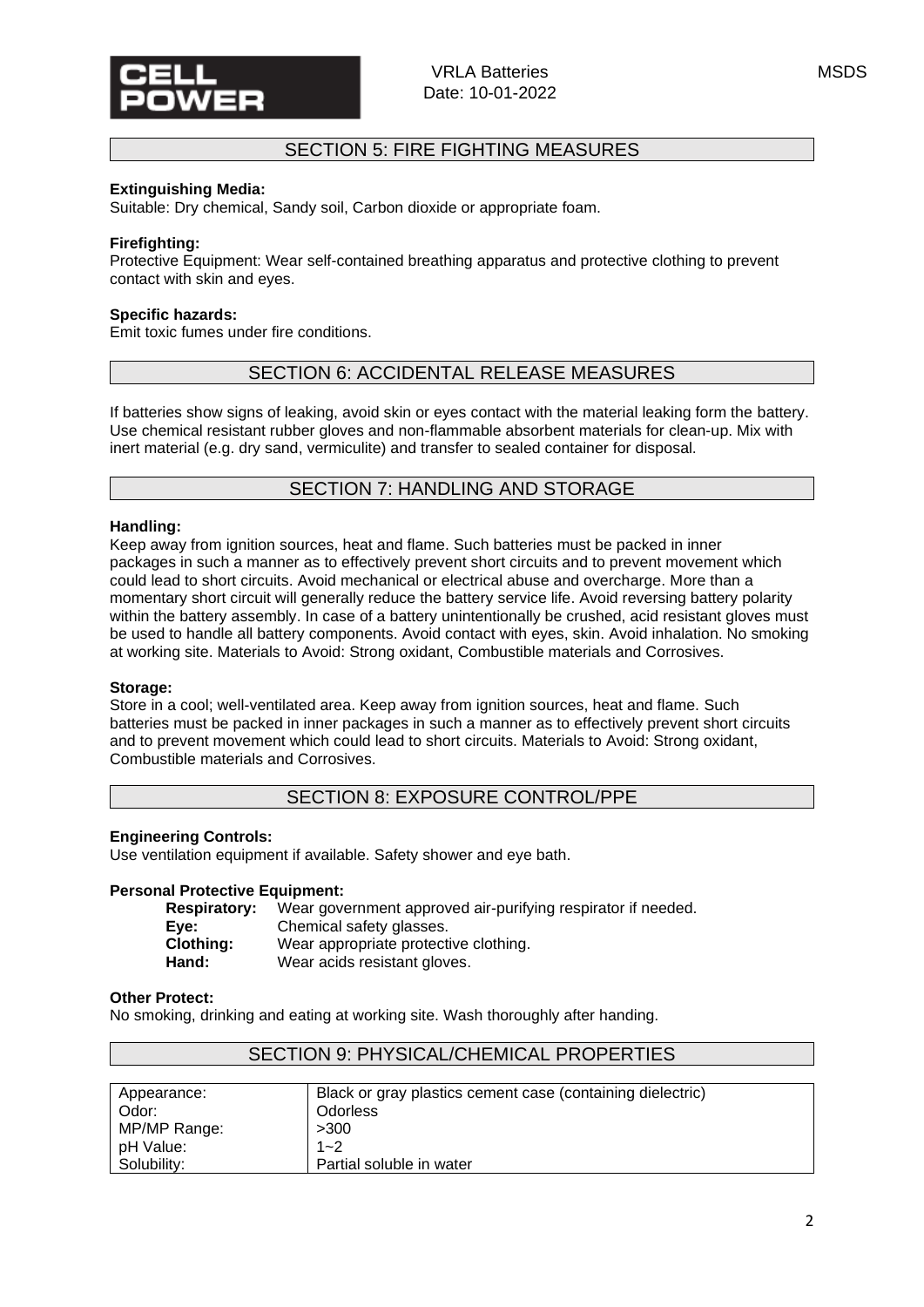# SECTION 10: STABILITY AND REACTIVITY

| Stability:                                 | Stable under normal temperatures and pressures.                                                                                                                                |
|--------------------------------------------|--------------------------------------------------------------------------------------------------------------------------------------------------------------------------------|
| <b>Materials to Avoid:</b>                 | Strong oxidant, Corrosives.                                                                                                                                                    |
| <b>Conditions to Avoid:</b>                | Avoid exposure to heat and open flame, Avoid mechanical or electrical<br>abuse and overcharge. Prevent short circuits. Prevent movement<br>which could lead to short circuits. |
| <b>Hazardous</b><br><b>Polymerization:</b> | Will not occur.                                                                                                                                                                |
| <b>Hazardous</b>                           |                                                                                                                                                                                |
| <b>Decomposition</b><br><b>Products:</b>   | Sulfur oxides, Sulfuric acid mist, Metal oxides.                                                                                                                               |

# SECTION 11: TOXICOLOGICAL INFORMATION

### **Toxicity Data:**

Not available.

#### **Irritation Date:**

The internal battery materials may cause severe irritation to eyes and skin. Causes burns.

#### **Carcinogenicity:**

The International Agency on Cancer (IARC) has classified "strong inorganic acid mists containing sulfuric acid" as a category 1 carcinogen (inhalation), a substance that is carcinogenic to humans. This classification does not apply to the sulfuric acid contained within the battery. Misuse of the product, such as overcharging, may result in the generation of sulfuric acid mish at high levels.

## SECTION 12: ECOLOGICAL INFORMATION

Lead and its compounds can result in a threat if released into the environment. In most surface water and groundwater, lead forms compounds with anions such as hydroxides, carbonates, sulfates, and phosphates, and precipitates out of the water column. Lead may occur as sorbed ions or surface coatings on sediment mineral particles or may be carried in colloidal particles in surface water. Most lead is strongly retained in soil, resulting in little mobility. Lead may be immobilized by ion exchange with hydrous oxides or by chelation with humic or fulvic acids in the soil. Leak (dissolved phase) is bioaccumulated by plants and animals, both aquatic and terrestrial.

## SECTION 13: DISPOSAL CONSIDERATIONS

### **Appropriate Method of Disposal of substance:**

Lead-acid batteries are completely recyclable. Return whole scrap batteries to distributor, manufacturer or lead smelter for recycling. For neutralized spills, place residue in acid-resistant containers with sorbent material, sand or earth and dispose of in accordance with local, state and federal regulations for acid and lead compounds. Contact local and/or state environmental officials regarding disposal information.

# SECTION 14: TRANSPORT INFORMATION

We hereby certify that all Cellpower Valve Regulated Lead-acid Rechargeable batteries conform to the UN2800 classification as " Batteries, wet, Non-Spillable, and electric storage" as a result of passing the Vibration and Pressure Differential Test described in D.O.T., 49 CFR 173.159(f), and IMO/IMDG, ADR and ICAO/IATA packing instruction 872 and note A48, A67, A164 and A183.

The batteries are not restricted to IMO/IMDG code according to special provision 238.

The batteries are not restricted to ADR code according to special provision 238.